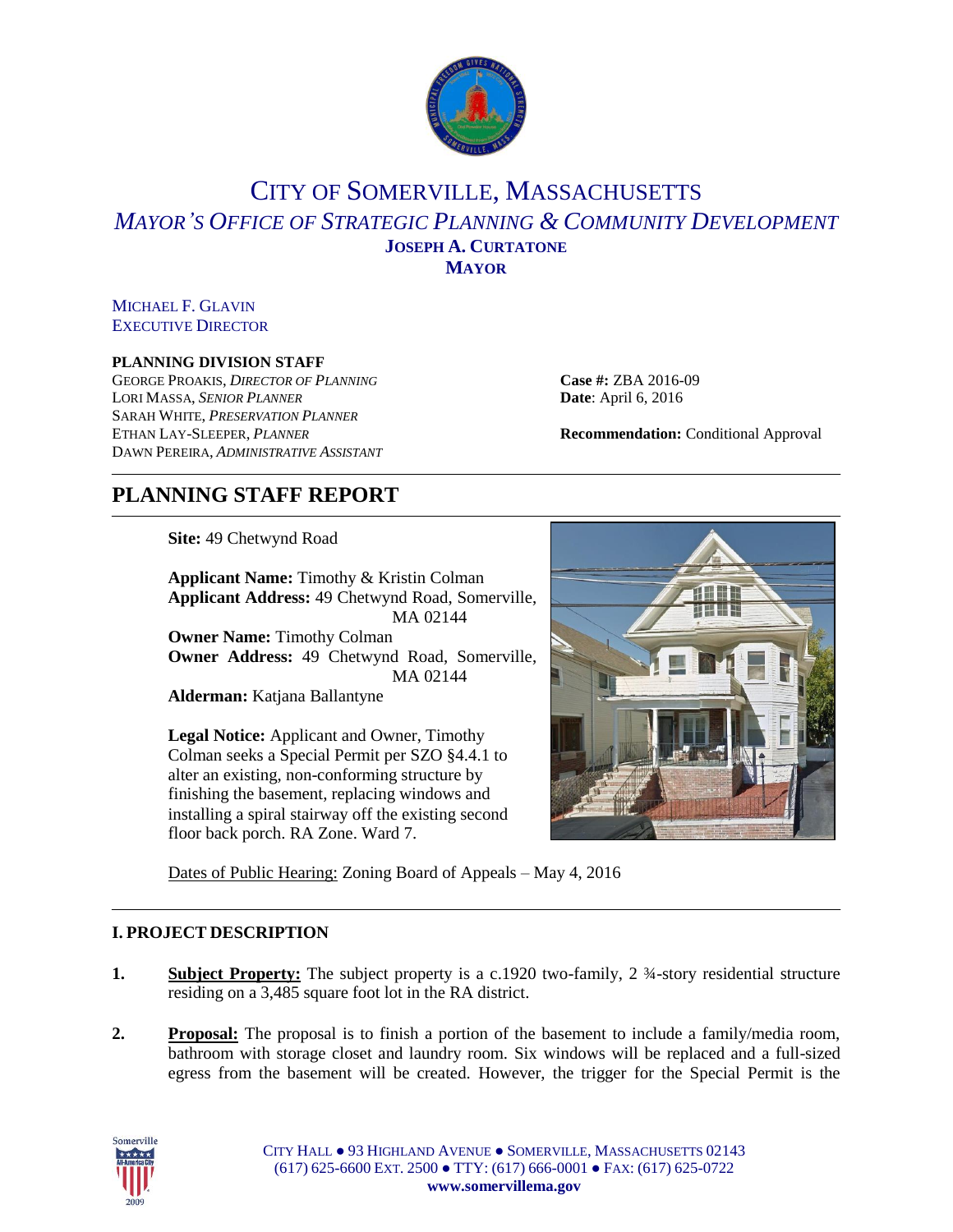increase in FAR. At .90, the structure is already over the allowed FAR of .75 for the RA zoning district. The Applicants proposed increasing the FAR from .90 to .92.

**3. Green Building Practices:** None specified.

#### **4. Comments:**

*Ward Alderman*: Katjana Ballantyne has been advised of this project.

## **II. FINDINGS FOR SPECIAL PERMIT (SZO §4.4.1):**

*In order to grant a special permit, the SPGA must make certain findings and determinations as outlined in §4.4.1 of the SZO. This section of the report goes through §4.4.1 in detail.* 

#### **1. Information Supplied:**

• Staff finds that the information provided by the Applicant conforms to the requirements of §4.4.1 of the SZO and allows for a comprehensive analysis of the project with respect to the required Special Permits.

## **2. Compliance with Standards:** *The Applicant must comply "with such criteria or standards as may be set forth in this Ordinance which refer to the granting of the requested special permit."*

• The property is currently non-conforming with respect to lot size, front, right and left side yard setbacks. The structure is also non-conforming with regards to FAR which is currently at .90 in a zone where .75 is allowed. It is only the intensification of the FAR that requires the Applicant to obtain a Special Permit under §4.4.1 of the Somerville Zoning Ordinance (SZO).

*Section 4.4.1 states that Lawfully existing nonconforming structures other than one- and two-family dwellings may be enlarged, extended, renovated or altered only by special permit authorized by the SPGA in accordance with the procedures of [Article 5.](https://www.municode.com/library/ma/somerville/codes/zoning_ordinances?searchRequest=%7B%22searchText%22%3A%224.4.1%22%2C%22pageNum%22%3A1%2C%22resultsPerPage%22%3A25%2C%22booleanSearch%22%3Afalse%2C%22stemming%22%3Atrue%2C%22fuzzy%22%3Afalse%2C%22synonym%22%3Afalse%2C%22contentTypes%22%3A%5B%22CODES%22%5D%2C%22productIds%22%3A%5B%5D%7D&nodeId=ZONING_ORD_SOMERVILLE_MASSACHUSETTS_ART5SPPESPPESIPLRE) The SPGA must find that such extension, enlargement, renovation or alteration is not substantially more detrimental to the neighborhood than the existing nonconforming building. In making the finding that the enlargement, extension, renovation or alteration will not be substantially more detrimental, the SPGA may consider, without limitation, impacts upon the following: traffic volumes, traffic congestion, adequacy of municipal water supply and sewer capacity, noise, odor, scale, on-street parking, shading, visual effects and neighborhood character.*

 In considering a special permit under §4.4 of the SZO, Staff finds that the alterations proposed are not substantially more detrimental to the neighborhood than the existing non-conforming building. The increase in FAR from .90 to .92 is a minimal increase that will only be noticeable from the interior of the structure and will provide the owners with a reasonable means of increasing their living space.

**3. Consistency with Purposes:** *The Applicant has to ensure that the project "is consistent with (1) the general purposes of this Ordinance as set forth in Article 1, and (2) the purposes, provisions, and specific objectives applicable to the requested special permit which may be set forth elsewhere in this Ordinance, such as, but not limited to, those purposes at the beginning of the various Articles."*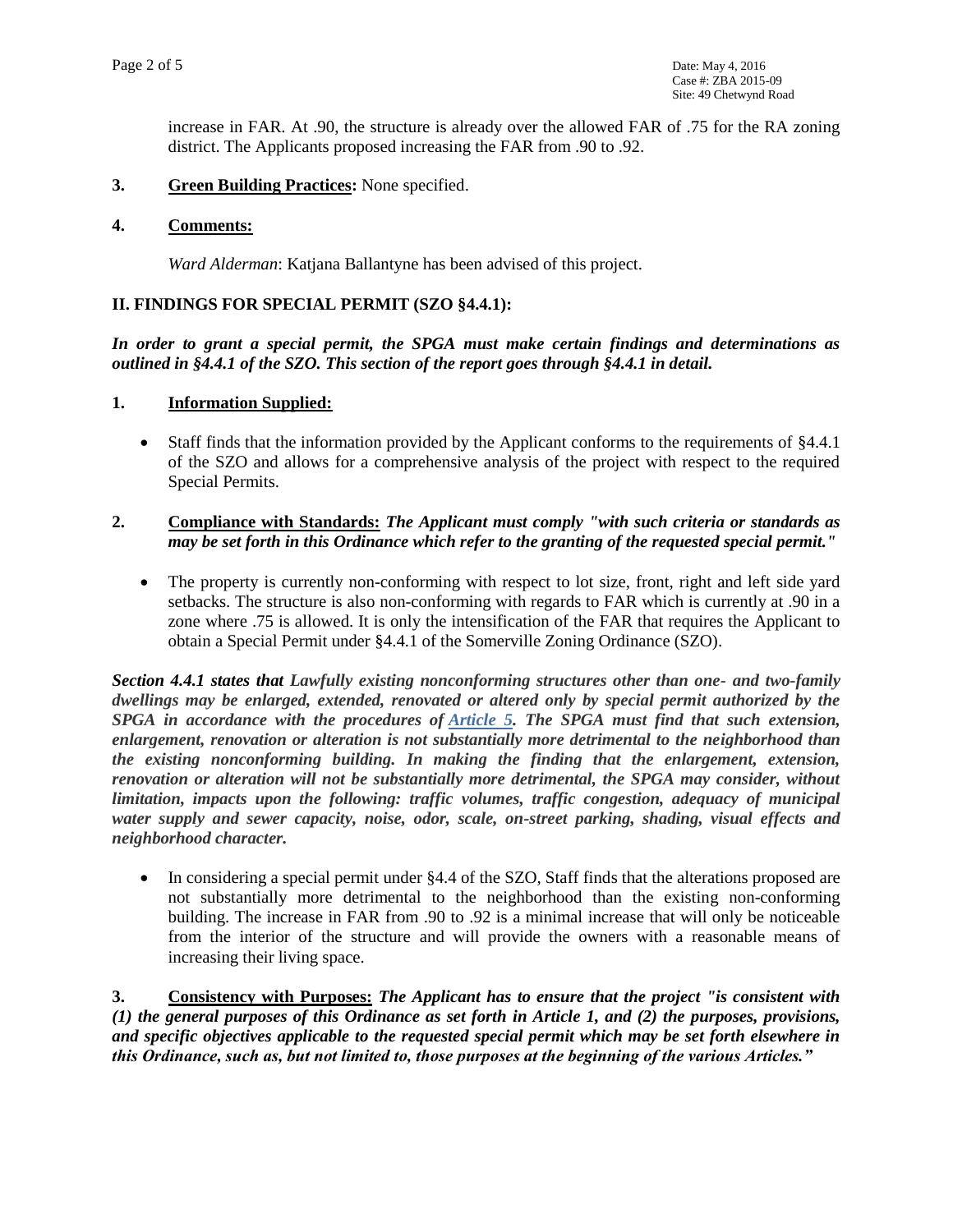- The proposal is consistent with the general purposes of the Ordinance as set forth under  $\S1.2$ , which includes, but is not limited to promoting the health, safety, and welfare of the inhabitants of the City of Somerville; to secure safety from fire, panic and other dangers; to encourage the most appropriate use of land throughout the City; and to encourage housing for persons of all income levels.
- The proposal is consistent with the purpose of the RA district which is *"…to establish and preserve quiet neighborhoods of one-and two-family homes, free from other uses except those which are both compatible with and convenient to the residents of such districts."*

#### **4. Site and Area Compatibility:** *The Applicant has to ensure that the project "(i)s designed in a manner that is compatible with the characteristics of the built and unbuilt surrounding area, including land uses."*

- The surrounding neighborhood contains mostly 2-family structures that are of similar style, size, form and massing as 49 Chetwynd.
- There are few to no impacts from increasing the FAR. All of the changes pertaining to the Special Permit will be visible from the interior of the structure only and will not impact the density or parking situation in the neighborhood.

# **5. Housing Impact:** *Will not create adverse impacts on the stock of existing affordable housing.*

• The proposal will not add to the stock of affordable housing.

**6. SomerVision Plan:** *Complies with the applicable goals, policies and actions of the SomerVision plan, including the following, as appropriate: Preserve and enhance the character of Somerville's neighborhoods, transform key opportunity areas, preserve and expand an integrated, balanced mix of safe, affordable and environmentally sound rental and homeownership units for households of all sizes and types from diverse social and economic groups; and, make Somerville a regional employment center with a mix of diverse and high-quality jobs. The areas in the SomerVision map that are designated as enhance and transform should most significantly contribute towards the SomerVision goals that are outlined in the table below. The areas marked as conserve are not expected to greatly increase the figures in the table since these areas are not intended for large scale change.*

> The proposal will not contribute to the metrics of SomerVision but will allow the property owner to make some modifications to their home.

## **III. RECOMMENDATION**

## **Special Permit under §4.4.1**

Based on the materials submitted by the Applicant, the above findings and subject to the following conditions, the Planning Staff recommends **CONDITIONAL APPROVAL** of the requested **SPECIAL PERMIT.** 

The recommendation is based upon a technical analysis by Planning Staff of the application material based upon the required findings of the Somerville Zoning Ordinance, and is based only upon information submitted prior to the public hearing. This report may be revised or updated with new recommendations,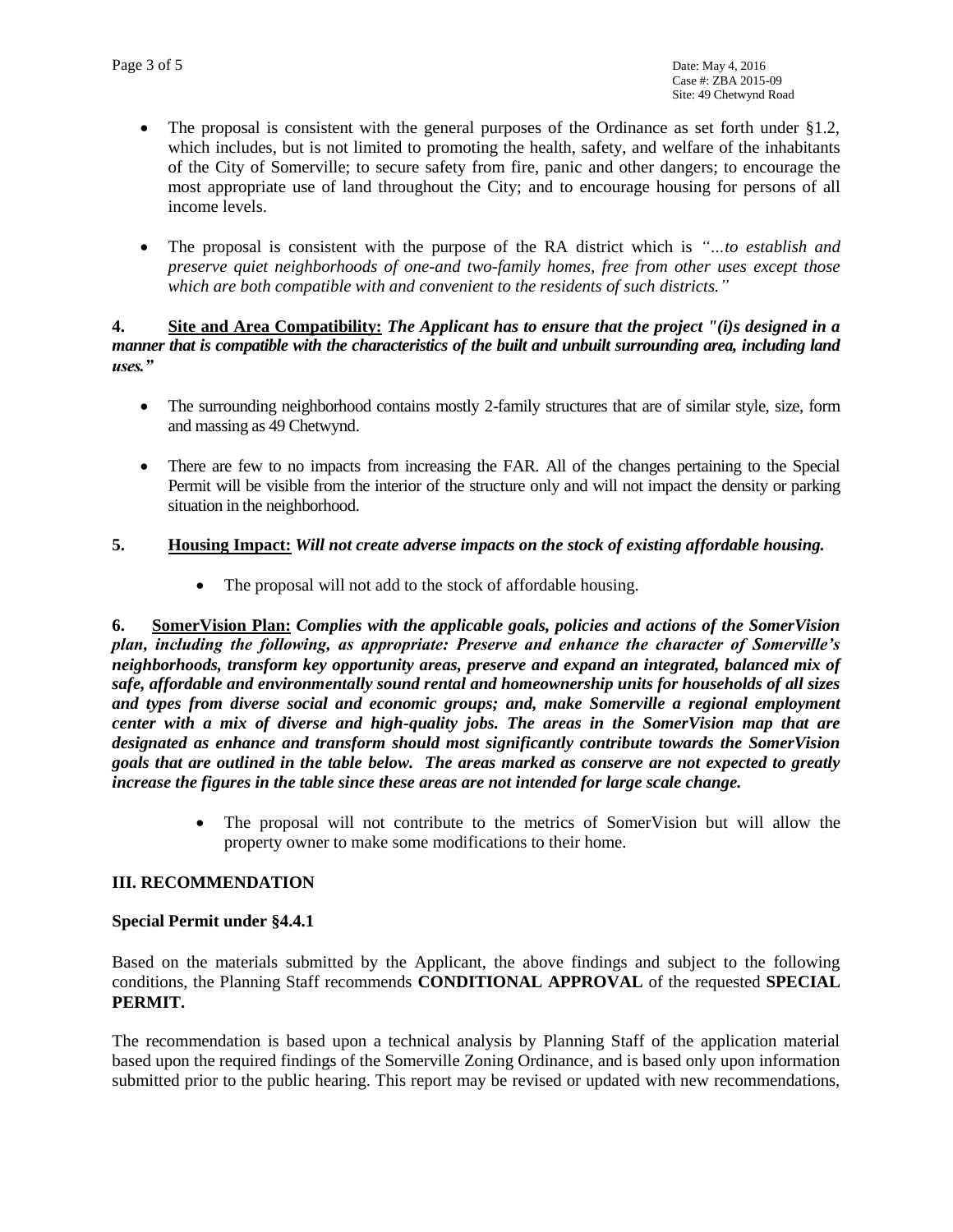findings and/or conditions based upon additional information provided to the Planning Staff during the public hearing process.

| #                           | <b>Condition</b>                                                                                                                                                                                                                                                                                                                                                                                                                |                                                            | <b>Timeframe</b><br>for<br>Compliance | <b>Verified</b><br>(initial) | <b>Notes</b> |  |  |
|-----------------------------|---------------------------------------------------------------------------------------------------------------------------------------------------------------------------------------------------------------------------------------------------------------------------------------------------------------------------------------------------------------------------------------------------------------------------------|------------------------------------------------------------|---------------------------------------|------------------------------|--------------|--|--|
|                             | Approval is to increase the FAR by finishing a portion of<br>the basement.                                                                                                                                                                                                                                                                                                                                                      |                                                            | BP/CO                                 | ISD/Plng.                    |              |  |  |
| 1                           | Date (Stamp Date)                                                                                                                                                                                                                                                                                                                                                                                                               | <b>Submission</b>                                          |                                       |                              |              |  |  |
|                             | February 11, 2016                                                                                                                                                                                                                                                                                                                                                                                                               | Initial application<br>submitted to Planning<br>Department |                                       |                              |              |  |  |
|                             | March 29, 2016                                                                                                                                                                                                                                                                                                                                                                                                                  | Certified plot plan<br>submitted to OSPCD                  |                                       |                              |              |  |  |
|                             | April 8 2016                                                                                                                                                                                                                                                                                                                                                                                                                    | Updated application and<br>plans submitted to OSPCD        |                                       |                              |              |  |  |
|                             | <b>Any changes to the plans approved by the ZBA MUST be</b><br><u>reviewed by Planning Staff to determine if they are de</u><br><i>minimis in nature prior to the changes being executed at</i><br>the construction site.                                                                                                                                                                                                       |                                                            |                                       |                              |              |  |  |
| <b>Construction Impacts</b> |                                                                                                                                                                                                                                                                                                                                                                                                                                 |                                                            |                                       |                              |              |  |  |
| $\overline{2}$              | The Applicant shall, at his expense, replace any existing<br>equipment (including, but not limited to street sign poles,<br>signs, traffic signal poles, traffic signal equipment, wheel<br>chair ramps, granite curbing, etc) and the entire sidewalk<br>immediately abutting the subject property if damaged as a<br>result of construction activity. All new sidewalks and<br>driveways must be constructed to DPW standard. |                                                            | CO                                    | <b>DPW</b>                   |              |  |  |
| 3                           | All construction materials and equipment must be stored on<br>site. If occupancy of the street layout is required, such<br>occupancy must be in conformance with the requirements of<br>the Manual on Uniform Traffic Control Devices and the<br>prior approval of the Traffic and Parking Department must<br>be obtained.                                                                                                      | During<br>Construction                                     | T&P                                   |                              |              |  |  |
|                             | <b>Miscellaneous</b>                                                                                                                                                                                                                                                                                                                                                                                                            |                                                            |                                       |                              |              |  |  |
| 4                           | All smoke detectors shall be hard-wired                                                                                                                                                                                                                                                                                                                                                                                         |                                                            | $\rm CO$                              | Wiring<br>Inspector          |              |  |  |
| 5                           | The Applicant shall ensure that the basement has the<br>required finished ceiling height of 6'8" as required by<br>building code. Any mechanicals/ductwork may extend only<br>4" maximum from this finished ceiling height.                                                                                                                                                                                                     |                                                            | CO                                    | <b>ISD</b>                   |              |  |  |
| <b>Public Safety</b>        |                                                                                                                                                                                                                                                                                                                                                                                                                                 |                                                            |                                       |                              |              |  |  |
| 6                           | The Applicant or Owner shall meet the Fire Prevention<br>Bureau's requirements.                                                                                                                                                                                                                                                                                                                                                 |                                                            | $\rm CO$                              | FP                           |              |  |  |
|                             | <b>Final Sign-Off</b>                                                                                                                                                                                                                                                                                                                                                                                                           |                                                            |                                       |                              |              |  |  |